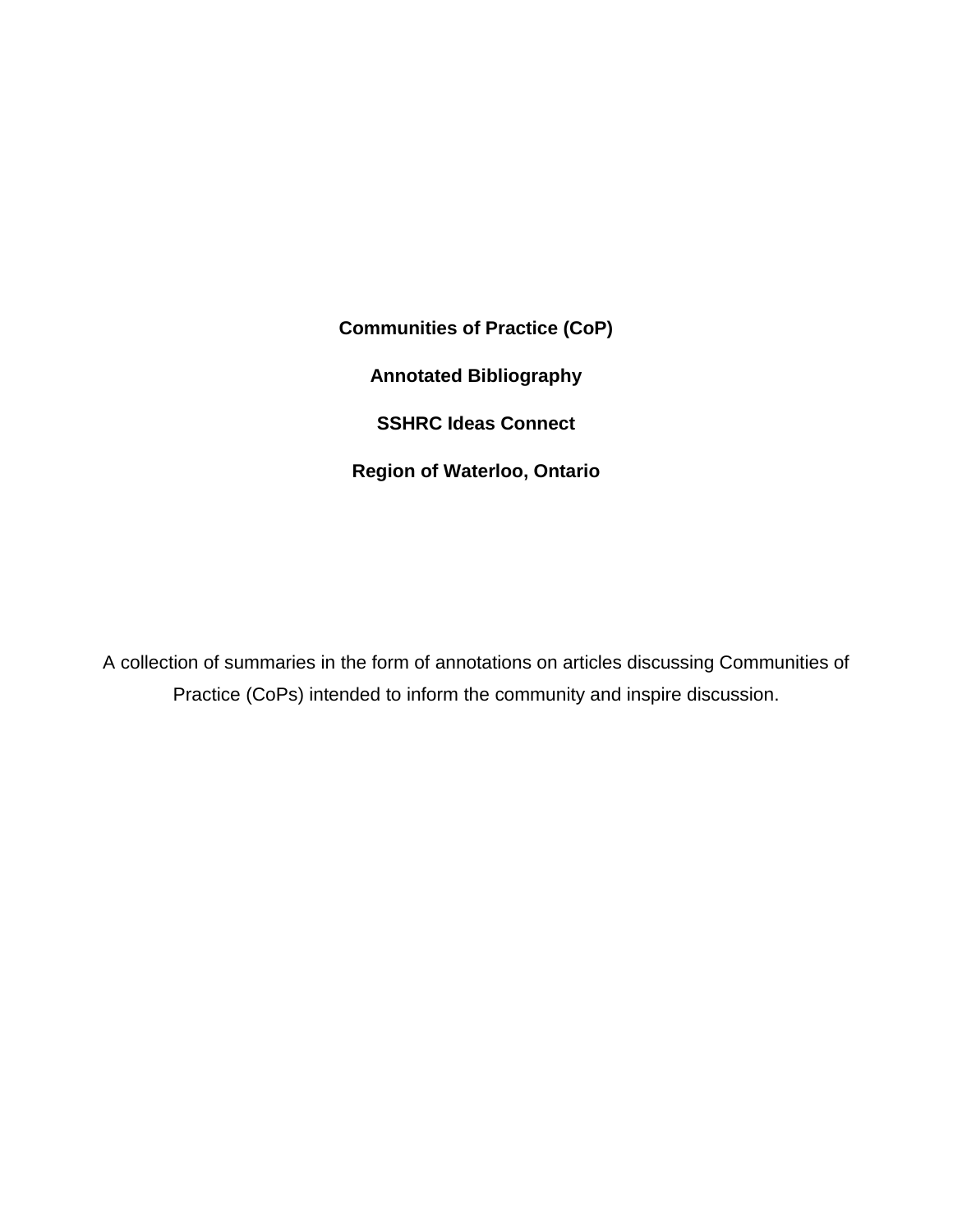# **Table of Contents**

# *(Listed by article title, sorted by author last name)*

| Creating Community: Strengthening Education and Practice Partnerships |  |
|-----------------------------------------------------------------------|--|
|                                                                       |  |
|                                                                       |  |
| Learning Through Interactions: Improving Project Management Through   |  |
|                                                                       |  |
|                                                                       |  |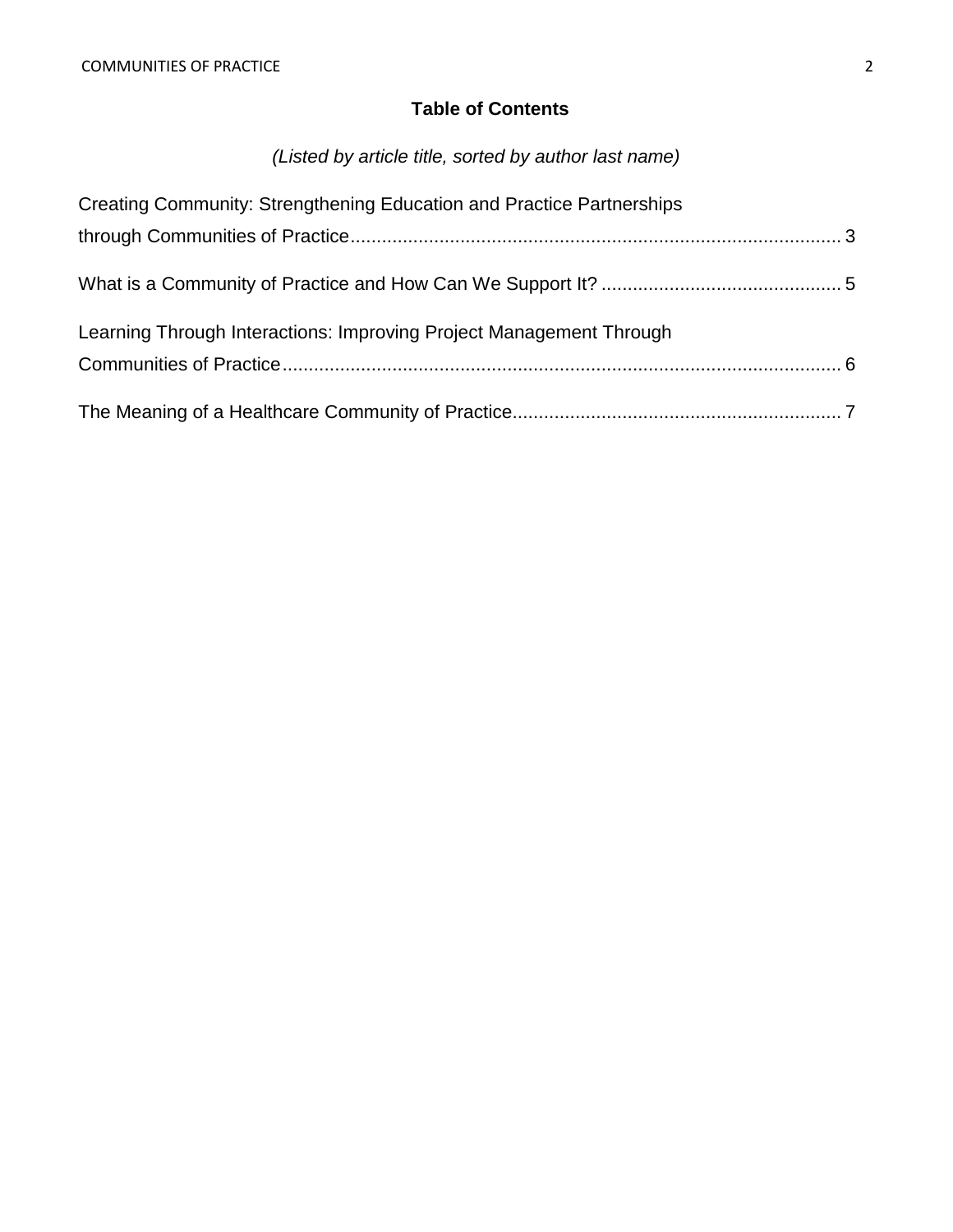<span id="page-2-0"></span>Creating Community: Strengthening Education and Practice Partnerships through Communities of Practice

# **Citation:**

Berry, L. E. (2011). Creating Community: Strengthening Education and Practice Partnerships through Communities of Practice. *International Journal of Nursing Education Scholarship*, *8(1)*, 1-18.

# **Summary (highlights of the article):**

Berry (2011) identifies some limitations and recommendations surrounding Communities of Practice (CoP) approaches. Berry explains that social interactions are important for nurses (or for people serving in public and community services). Social interactions provide nurses with knowledge, through interactions and strong relationships with peers and colleagues. The CoP model Berry offers proposes that creating environments that engage students in CoP settings helps increase their skills in social interaction. CoP are informal groups of people that bring together participants to learn, work together to develop and share knowledge, and apply this new knowledge to their own settings of practice. The CoP model presents the formation of community as an essential part of the learning to "produce and transfer knowledge through community dialogue, reflection, and negotiation" (pg. 7). CoP exist as learning opportunities for reflection in order to challenge present circumstances within the field or sector that may need to be changed. CoP can consist of face-to-face or virtual interactions. CoP connects individuals who are focused on gaining knowledge about issues or ideas within their field. Some benefits of CoP include: "improved communication, balance between individual and group learning, effective utilization of time, pooling resources, break down of cultural barriers, sharing of knowledge, and creating a sense of ownership" (pg. 8). Through CoP, the role of the learner is described as new participants, such as students or new graduates, collaborating with members of greater experience (field experience or educational experience). Many students reported the CoP model promotes accountability, as they function as a part of a team with increased responsibility appropriate to their level of education and experience. In terms of cost for additional time, Berry offers that the model is offset by new ideas and perspectives that members bring to the setting. Staff viewed that the time spent with students as an investment for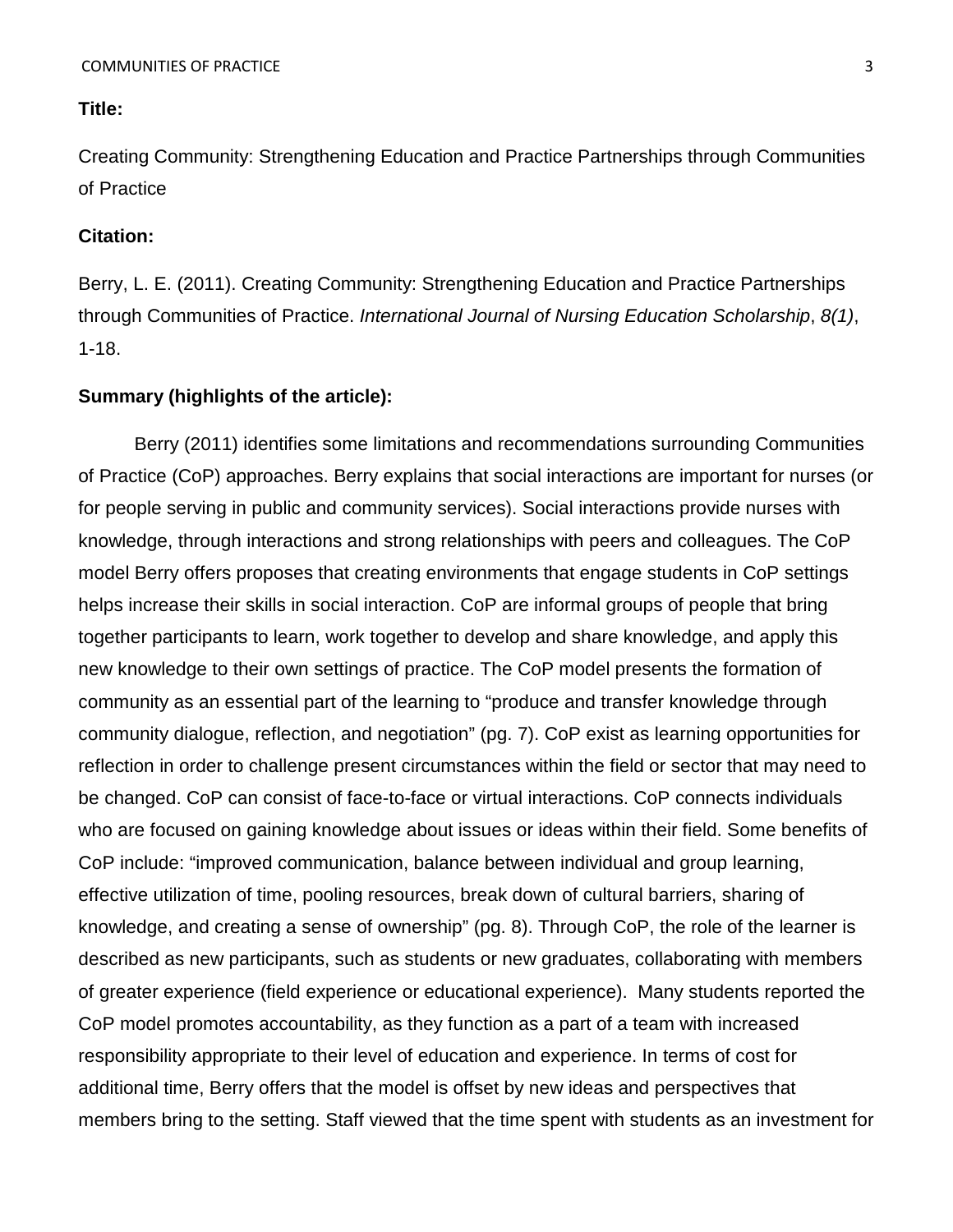the future, growth, and improvement of the profession. CoP models allow members to be active participants in improving their learning environments by working together to improve curriculum designs and determine positive outcomes for their programs. CoP are able to create meaningful interactions between participants. These interactions contribute to the development of positive professional identities for students. Berry concludes, to be effectively involved in CoP in health care organizations, nursing educators and practitioners must jointly commit to "creating partnerships that promote meaningful, integrated, reflective, participation of students in practice" (pg. 12).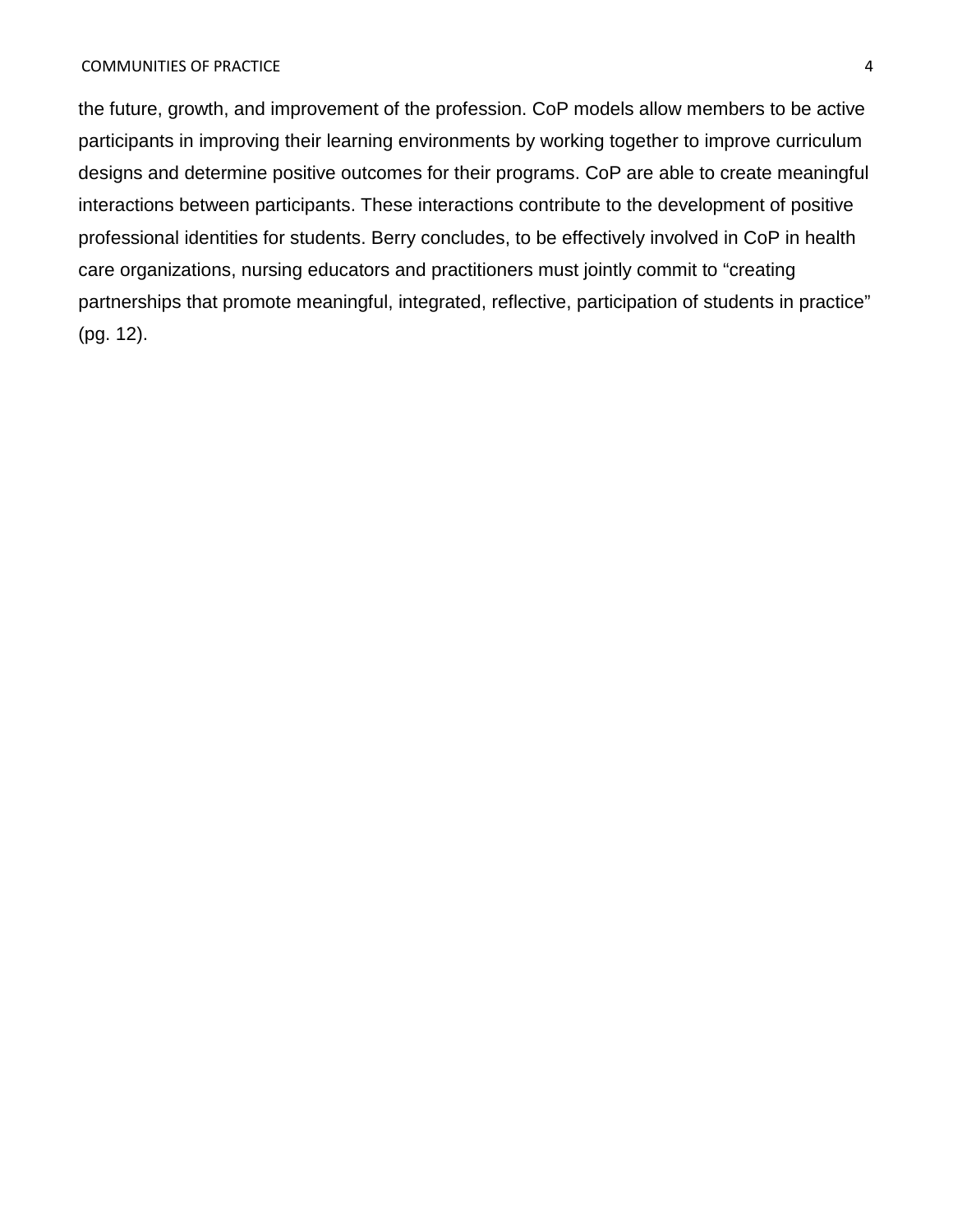<span id="page-4-0"></span>What is a Community of Practice and How Can We Support It?

#### **Citation:**

Hoadley, C. (2012). What Is a Community of Practice and How Can We Support It?. In D. Jonassen and S. Lund (Eds.), *Theoretical Foundations of Learning Environments* (2nd ed., 286– 300). New York, United States: Routledge.

# **Summary (highlights of the article):**

Hoadley (2012) explains that the meaning of community of practice (CoP) has evolved over time, from a descriptive to a more prescriptive concept. A CoP shares practices through knowledge that is co-constructed by its members. This occurs through sharing information or experiences, and through collaborative problem solving. Hoadley explains that through the lens of CoP, learners must have access to experts as this is how the learners will collaborate. Also, CoP that form naturally may not necessarily have a common learning goal. However, their goal will develop as they find their role within society.

Hoadley suggests that technology plays a large role in CoP, as technology supports both the community and the practice. Technology enables participants of CoP to be able to represent and reorganize information in various ways. This allows participants with different learning styles to benefit from the information being offered because the information is presented in a way that is understandable to that learner. Technology can also be an avenue to virtually connect participants of a CoP. For example, individuals that cannot meet in person can create a CoP online by corresponding through various social networking databases. This allows individuals who have similar practices to connect together and form a CoP on a global scale.

Hoadley, summarizes that a CoP is an important method of learning because participants become invested members of a community with shared practices. CoP that are supported by technology can allow participants to develop knowledge through connections and conversations.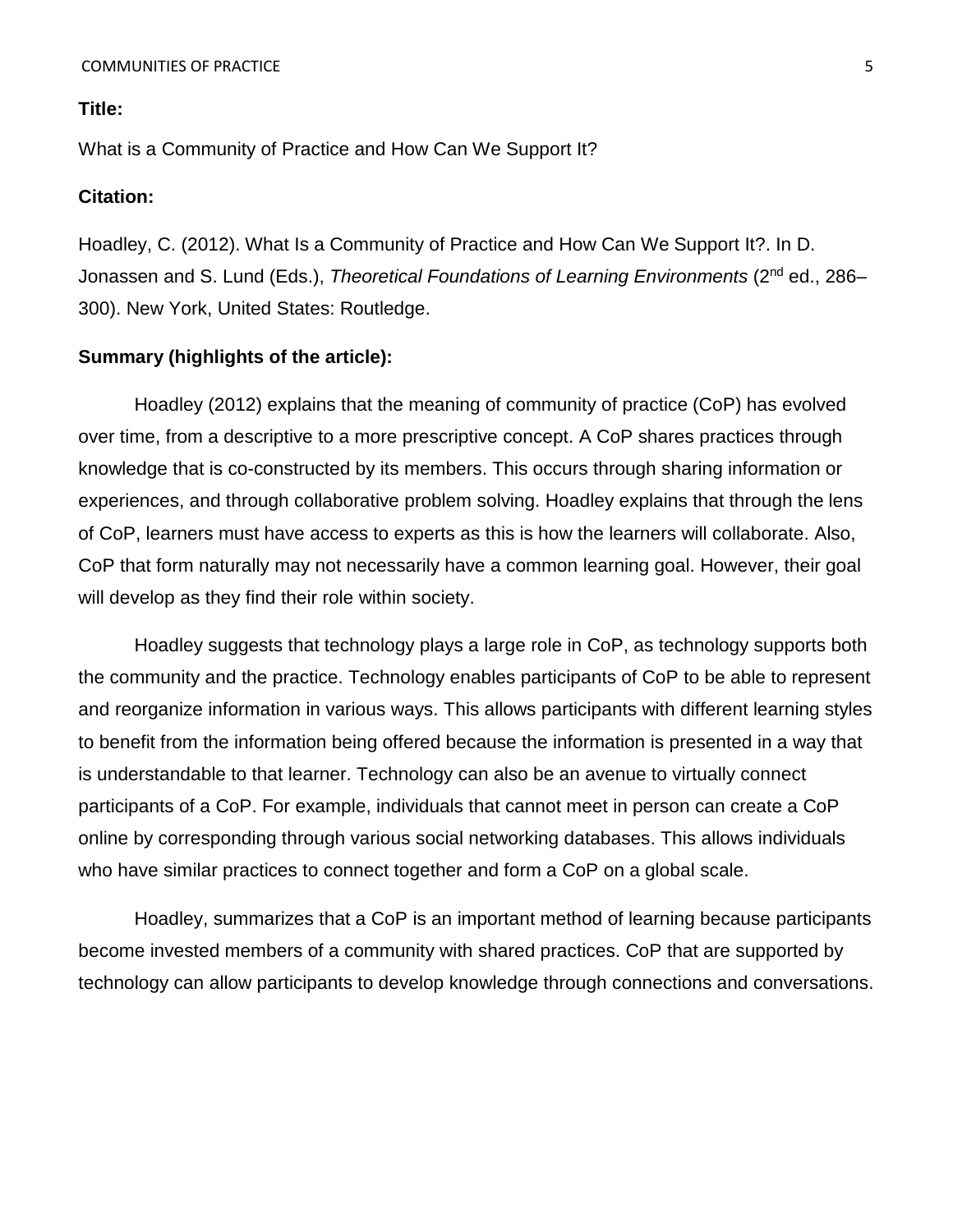<span id="page-5-0"></span>Learning Through Interactions: Improving Project Management Through Communities of **Practice** 

# **Citation:**

Lee, L., Reinicke, B., Sarkar, R., & Anderson, R. (2015). Learning Through Interactions: Improving Project Management Through Communities of Practice. *Project Management Journal*, *46(1)*, 40-52.

# **Summary (highlights of the article):**

Lee et al. (2015), explain that communities of practice (CoP) are ways for business professionals to learn and create new ideas within the workplace. Participants of a CoP select themselves, and are not forced or selected to be a part of the CoP. These participants are connected through their similar occupations, and exchange knowledge within the CoP. Through CoP participants can create, store, and transfer knowledge between the members. Organizations that are involved in a CoP enhance their professional development by using collaborative opportunities as a tool in order to result in new or improved products and services for their organizations. Lee et al., explain that CoP allow participants to gain a wider range of access to colleagues in various occupational roles. Four outcomes identified as a result of CoP are: "decreased learning curve, increased customer responsiveness, reduction in the amount of rework, and increased innovation" (pg. 41).

Lee et al., continue to explain that there are certain motivators that prompt individuals to be a part of CoP. These motivators are individual rewards which include: "better promotion opportunities, better work assignments, or better job performance reviews" (pg. 42). The importance an organization places on participating in CoP can motivate individuals to participate in them. With participating in CoP the participants would have potential to gain better job performance reviews or an increased chance of a promotion.

Lee et al., also explain the benefits and advantages of using technologies within CoP, as certain technologies can "enable employee's interactions, promote participation, improve communication skills, and strengthen relationships" (pg. 42).